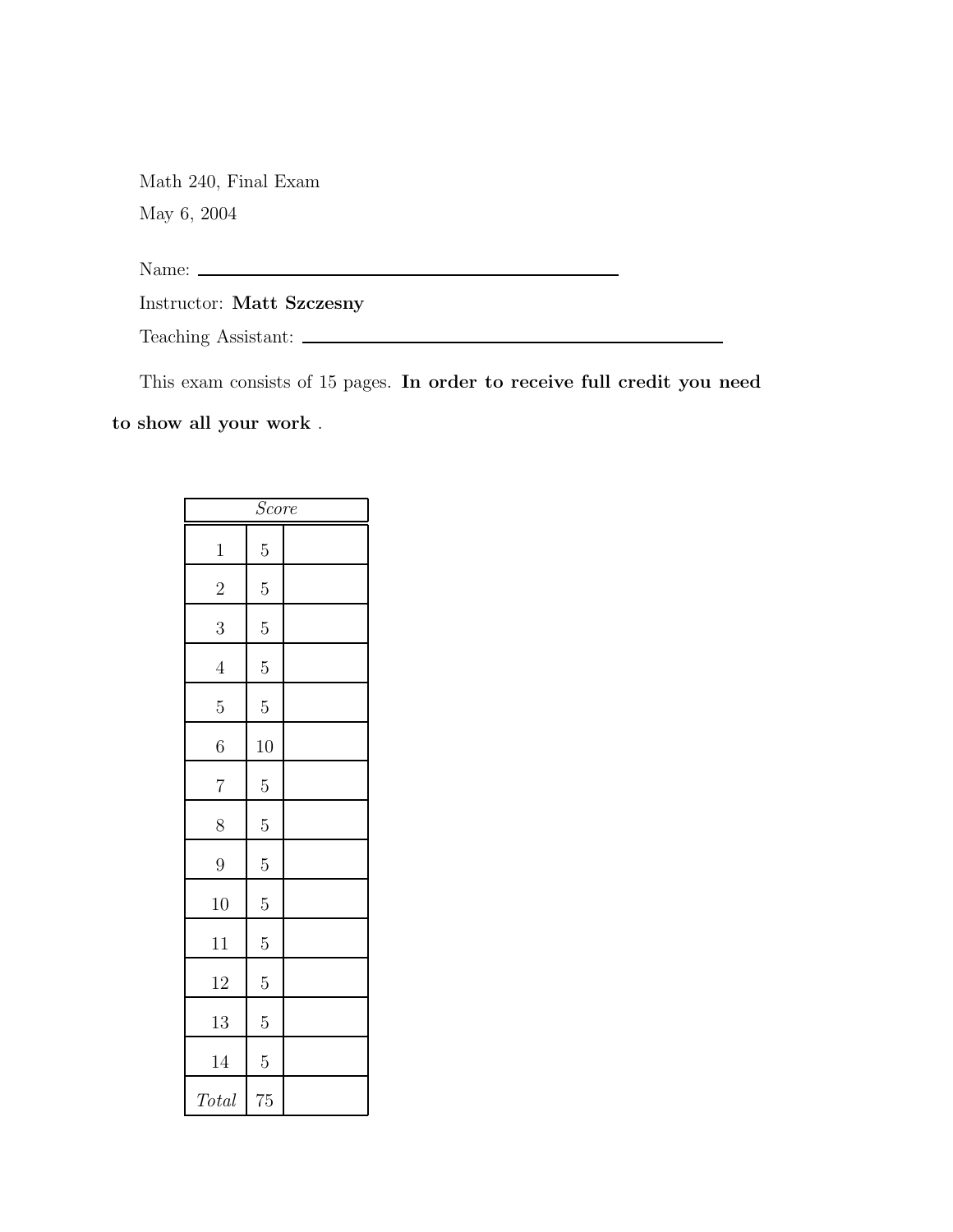1. Show that the differential equation  $(2x+y^3)dx + (3xy^2-e^{-2y})dy = 0$  is exact and find the particular solution with  $y(-1) = 0$ .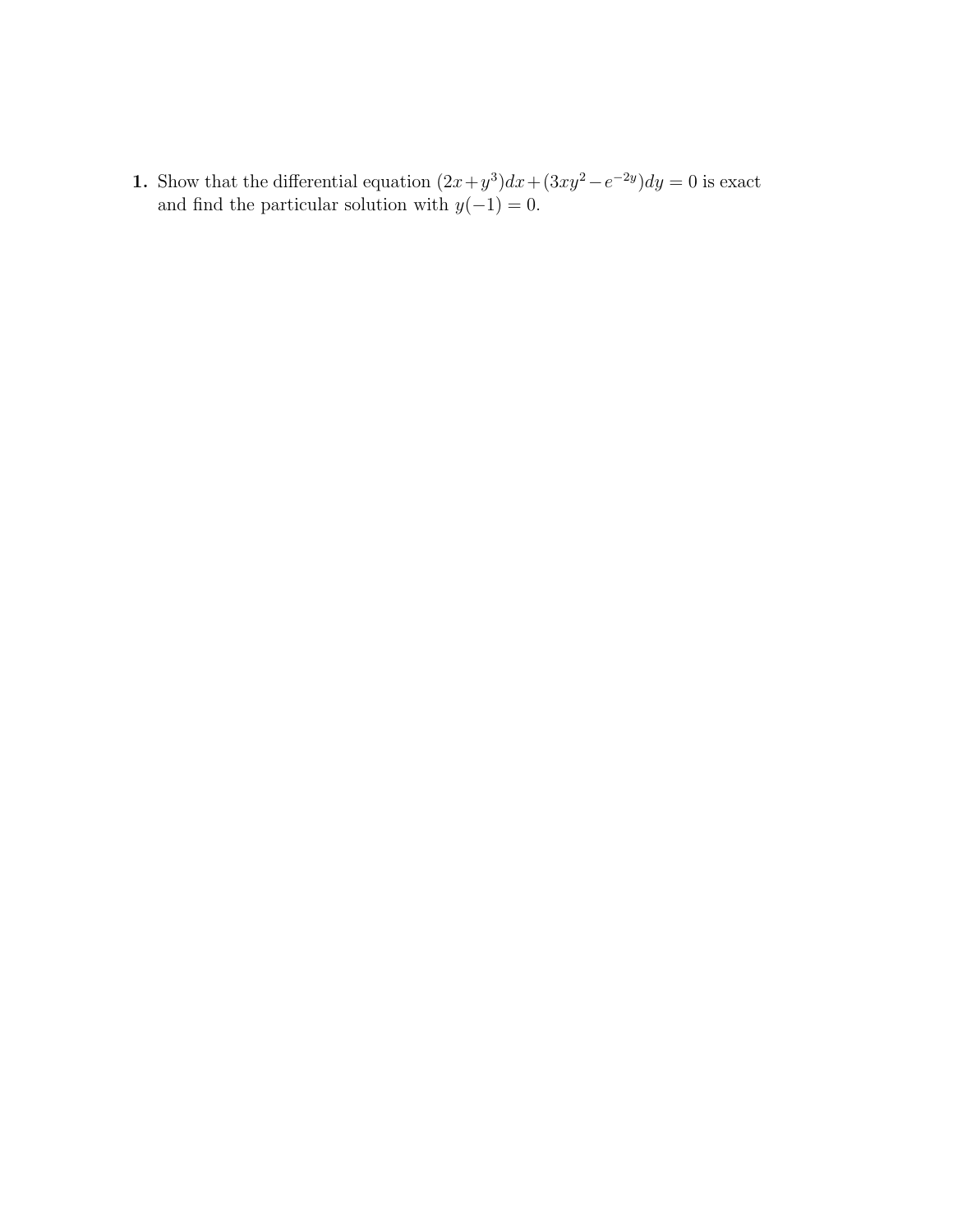2. Find the general solution to the differential equation

$$
y'' - 2y' + 2y = \sin(x)
$$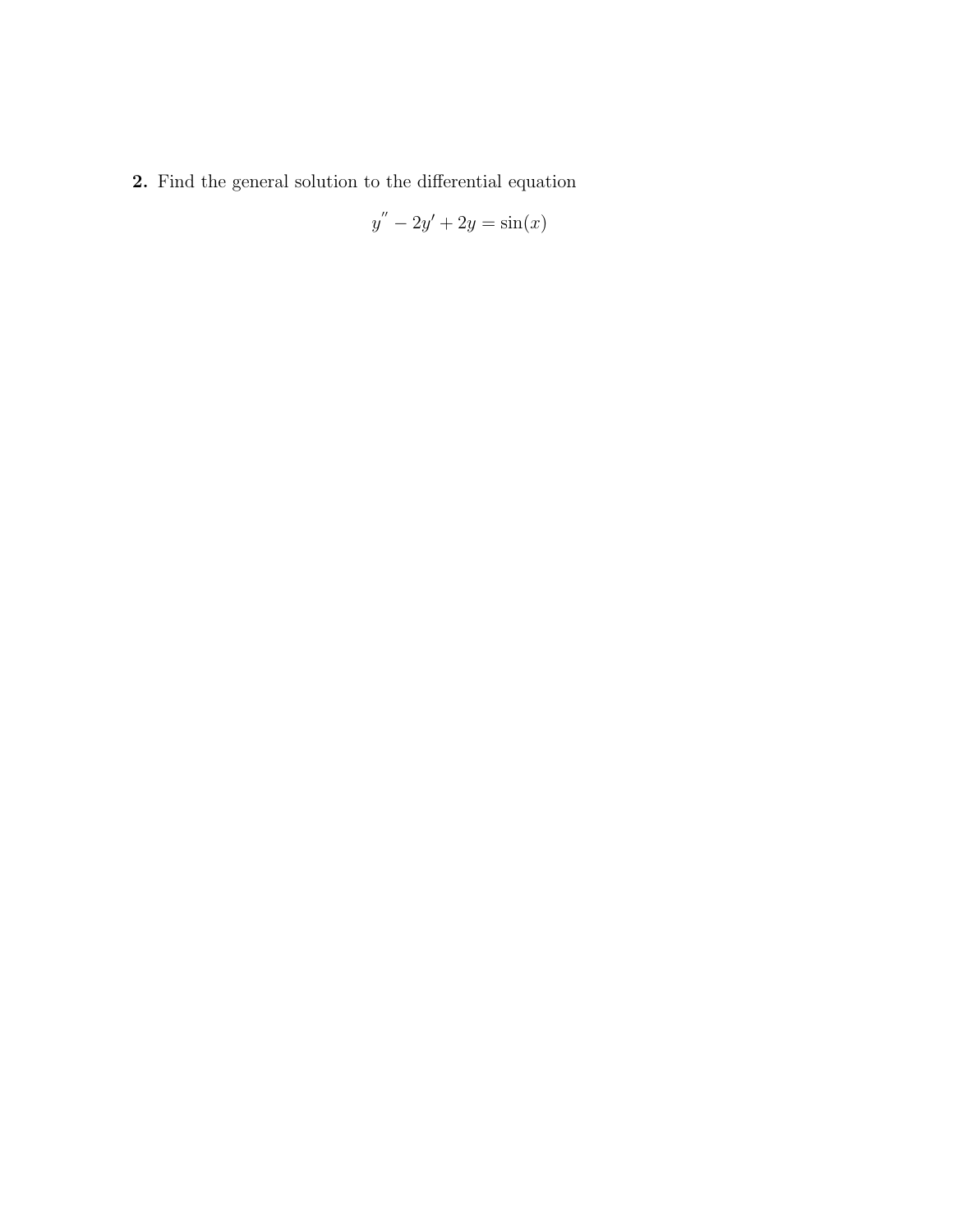**3.** For what values of  $\lambda$  is every non-zero solution of the differential equation

$$
y^{''} + \lambda y' + y = 0
$$

unbounded ?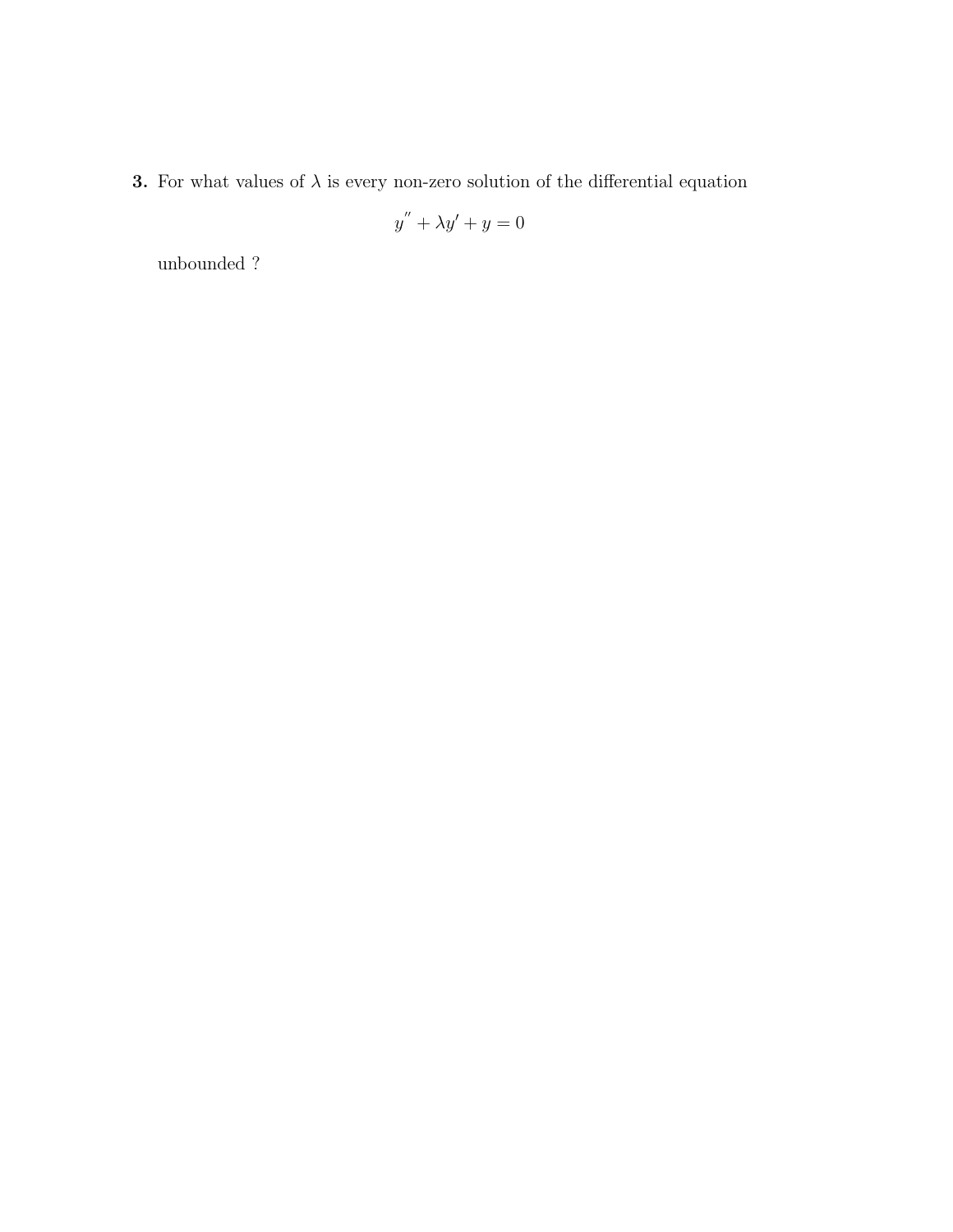**4.** For what values of  $\lambda$  does the matrix

$$
\begin{bmatrix} 1 & 2 & 3 \\ 0 & \lambda & 1 \\ 2 & 1 & 2 \end{bmatrix}
$$

have rank 3 ?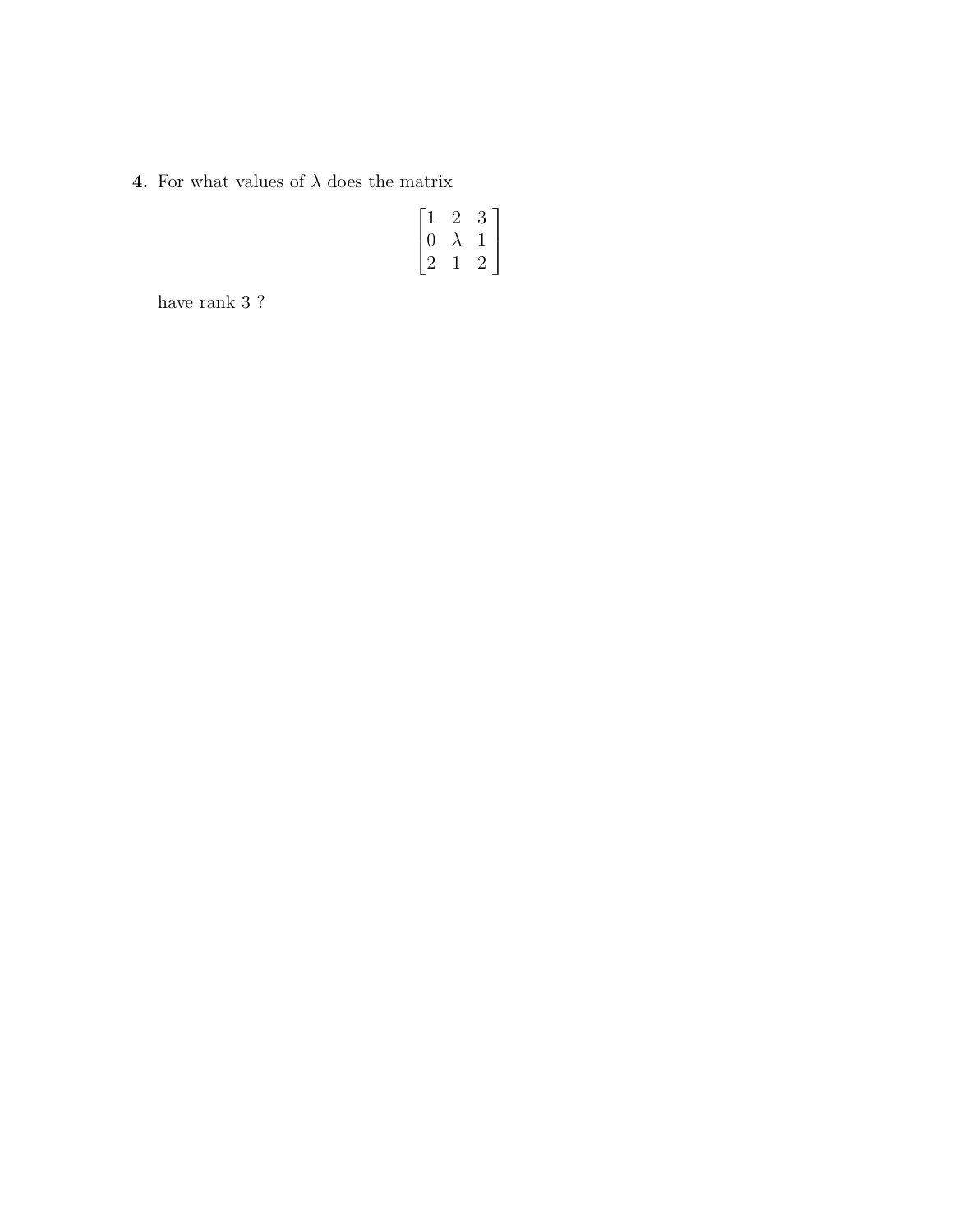5. Determine whether the statement is true or false. If true, give a justification, if false, give a counterexample.

Let A be an  $n \times n$  matrix with distinct positive eigenvalues. Then

- 1.  $det(A) > 0$
- 2. A is diagonalizable
- 3. A is orthogonal
- 4. A is symmetric
- 5. Eigenvectors of A corresponding to distinct eigenvalues are orthogonal.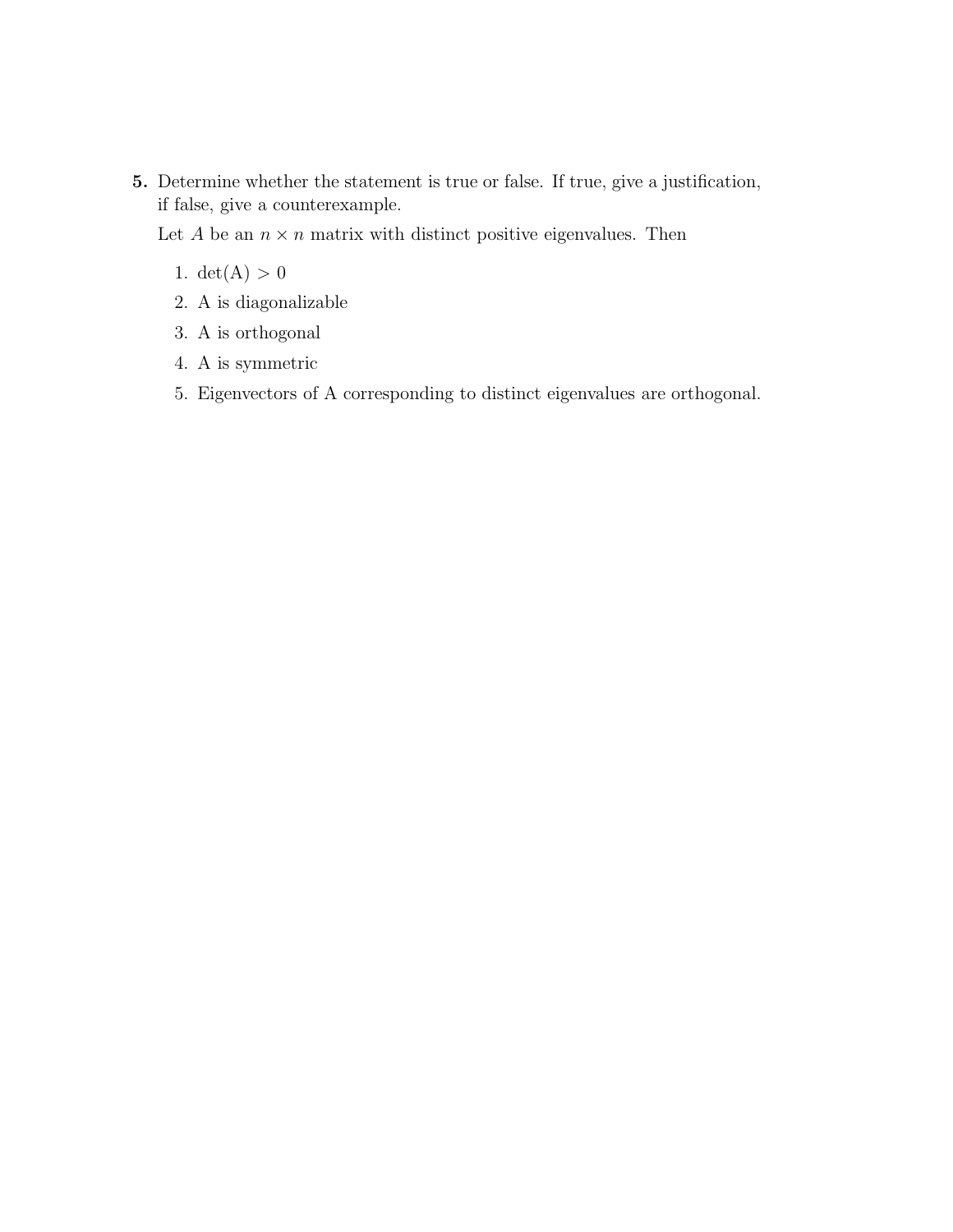6. Find a basis of eigenvectors for the matrix

$$
\begin{bmatrix} 1 & 0 & 1 \\ 0 & 1 & 3 \\ 0 & 0 & 2 \end{bmatrix}
$$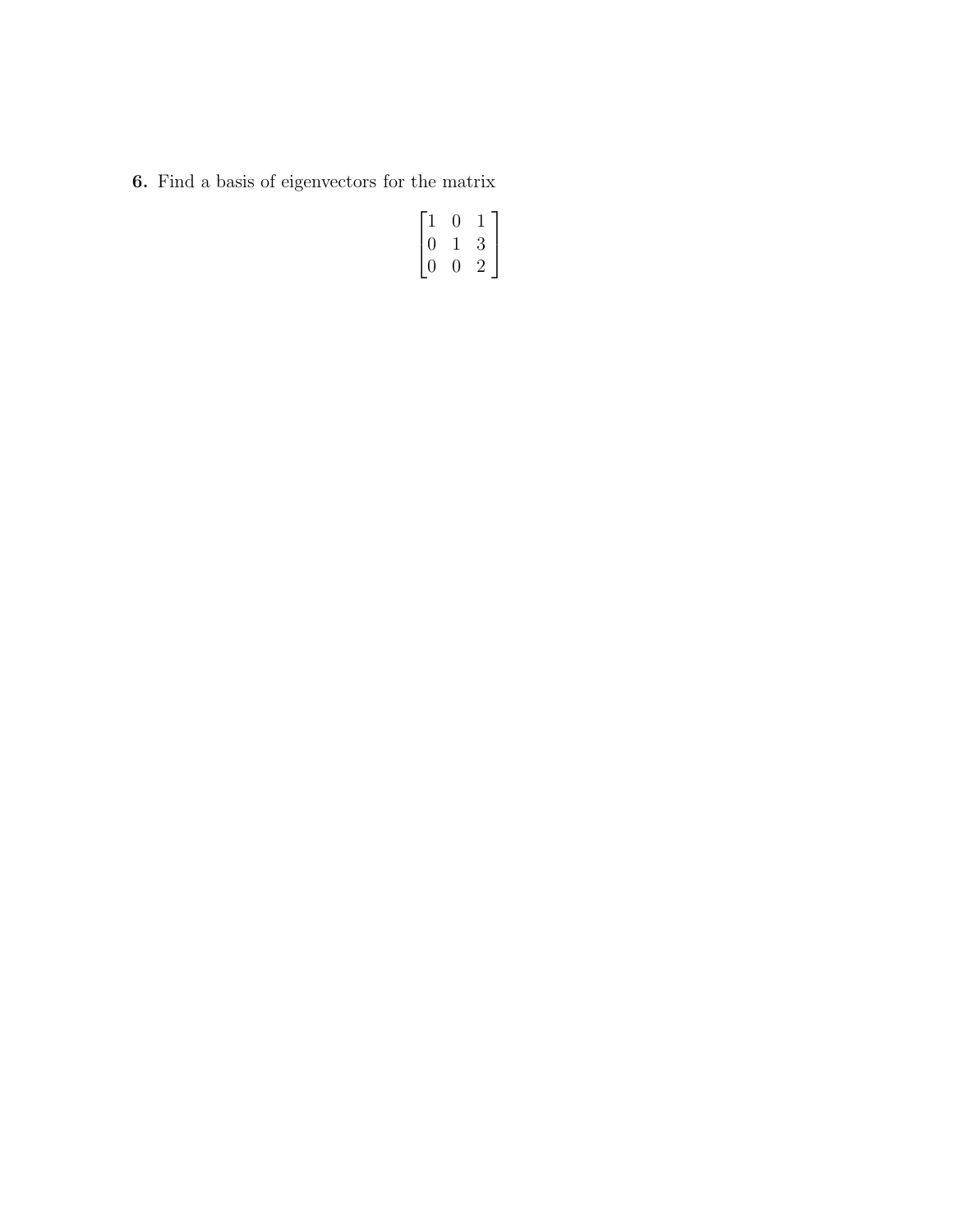7. Let  $\cal T$  be the following matrix

$$
T = \begin{bmatrix} 1 & a & a^2 \\ 1 & b & b^2 \\ 1 & c & c^2 \end{bmatrix}
$$

Use row operations to show that  $\det T = (b - a)(c - a)(c - b)$ .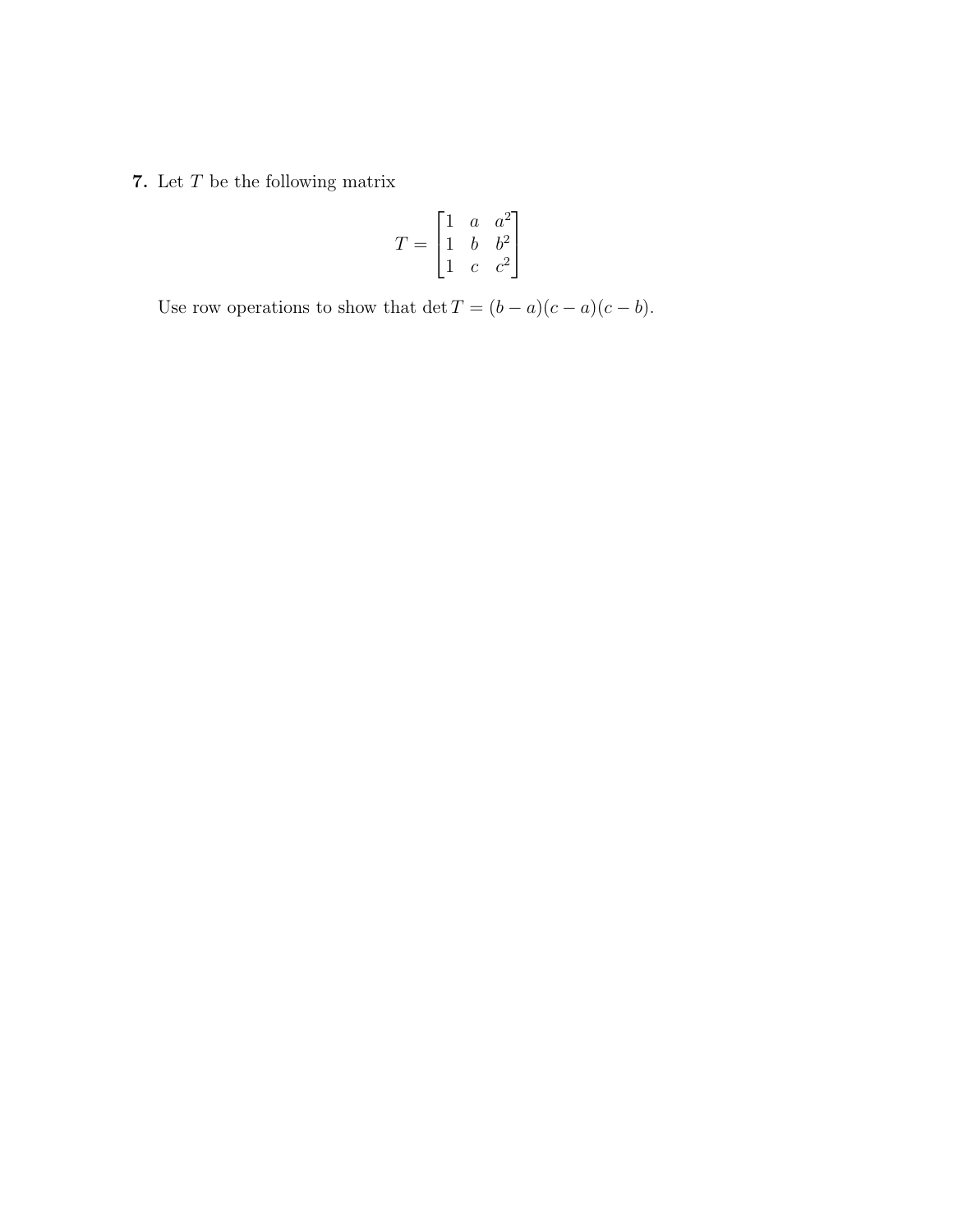**8.** While subject to force  $\mathbf{F}(x, y) = y^3\mathbf{i} + (x^3 + 3xy^2)\mathbf{j}$ , a particle travels once around the circle of radius 3. Use Green's Theorem to find the work done by F.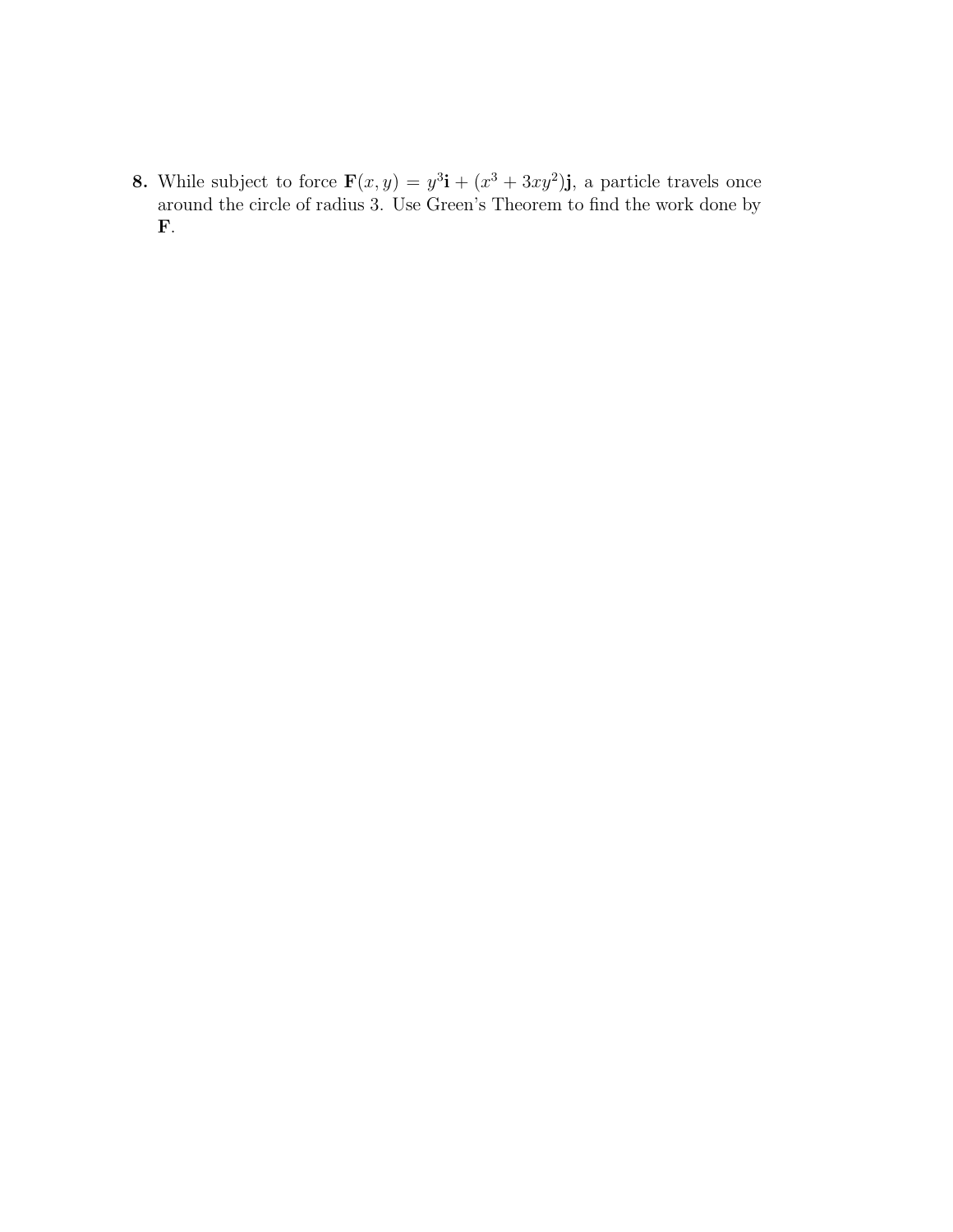## 9. Evaluate

$$
\int_C (1 - ye^{-x})dx + e^{-x}dy
$$

where *C* is the curve  $r(t) = (e^{cos\pi t}, 1/(t^7 + 1)), 0 \le t \le 1.$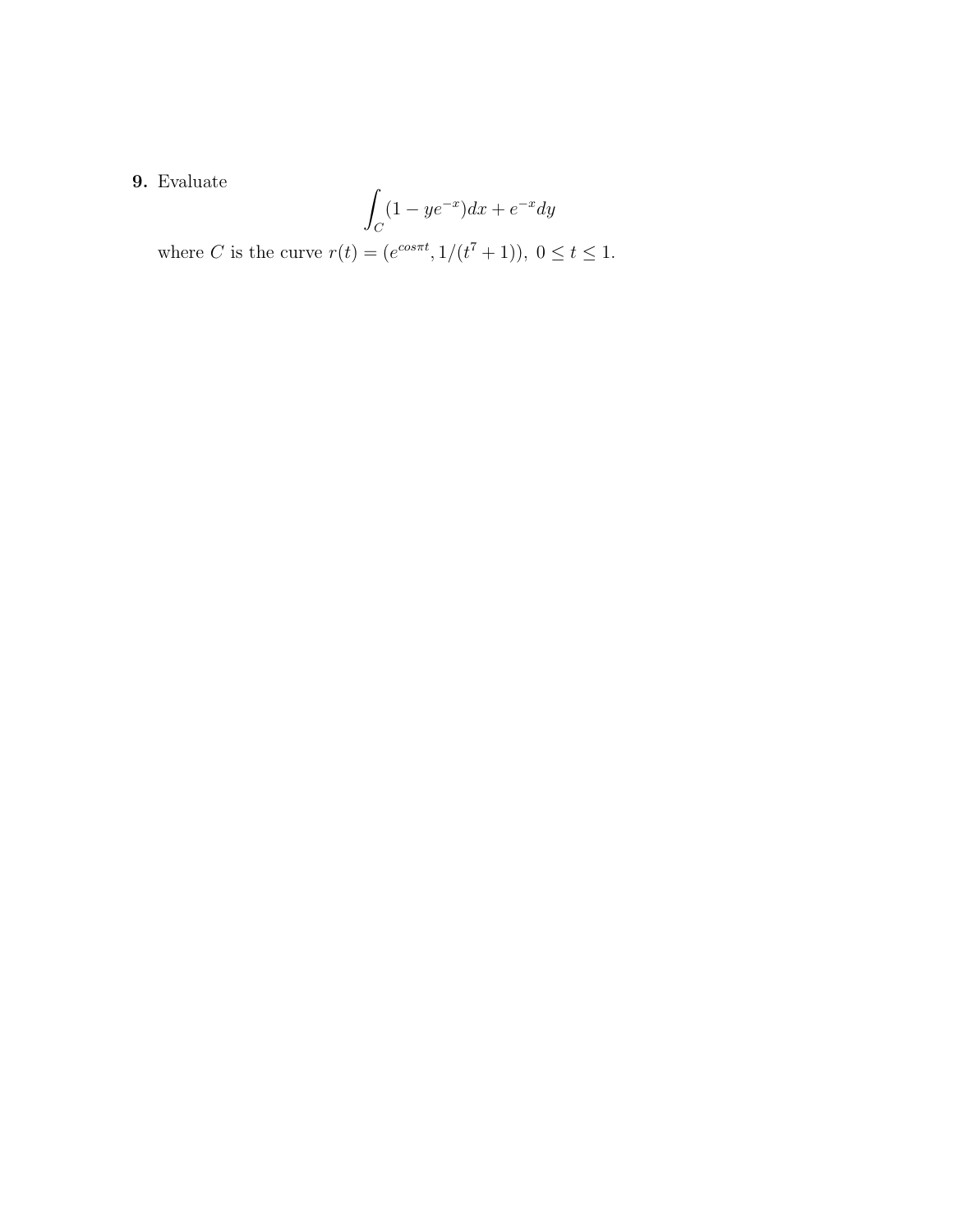**10.** Use Stokes' Theorem to evaluate  $\int_C \mathbf{F} \cdot d\mathbf{r}$ , where

$$
\mathbf{F}(x, y, z) = 2y\mathbf{i} + 3z\mathbf{j} + x\mathbf{k}
$$

and  $C$  is the triangle with vertices  $(0, 0, 0)$ ,  $(0, 2, 0)$  and  $(1, 1, 1)$  oriented so that the vertices are traversed in that order.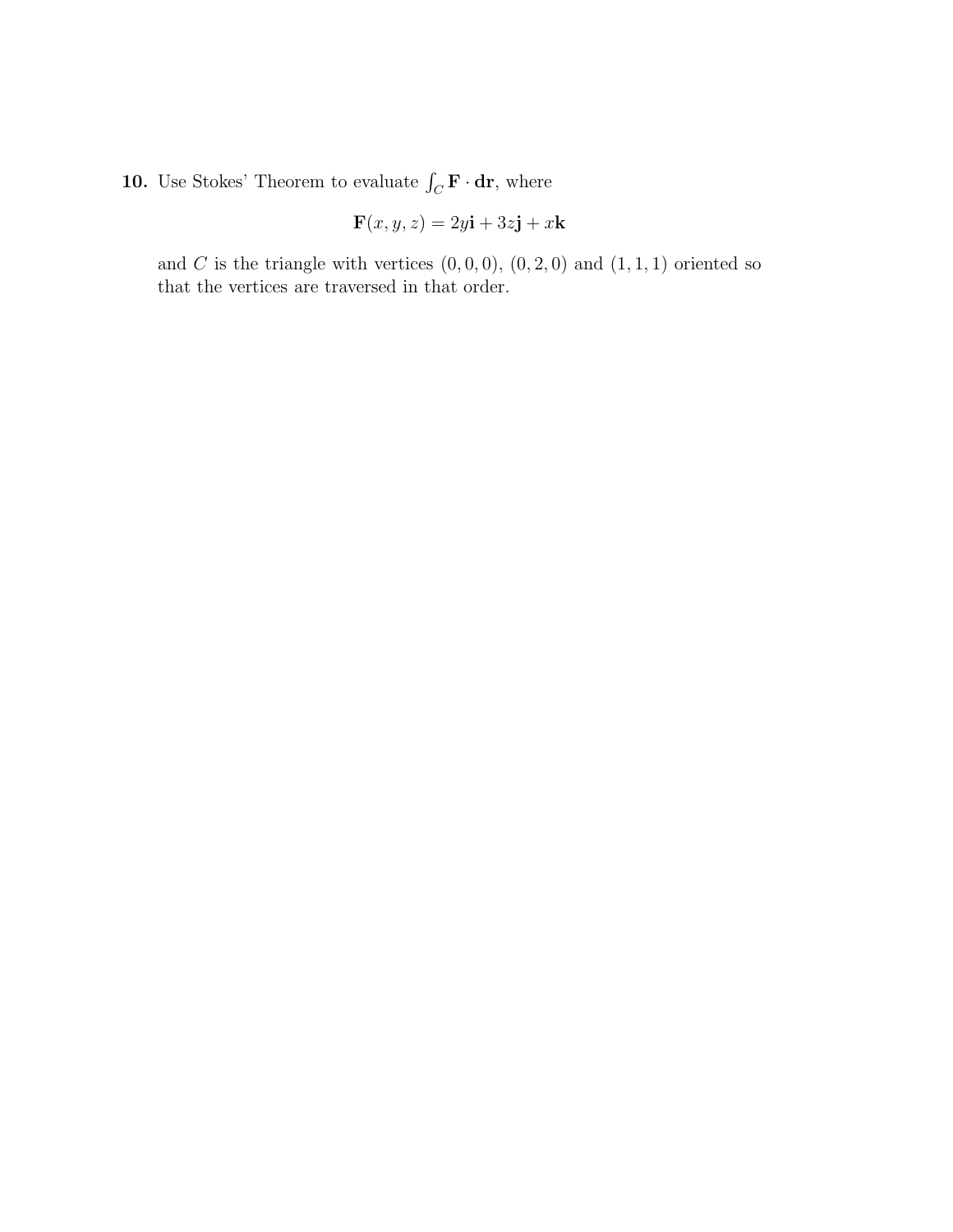11. Let Q be the solid bounded by the cylinder  $x^2 + y^2 = 4$ , the plane  $x + z = 6$ and the xy-plane. Find  $\iint_S \mathbf{F} \cdot \mathbf{n} dS$  where S is the surface of Q oriented by the outside normal, and  $\mathbf{F}(x, y, z) = (x^2 + \sin z)\mathbf{i} + (xy + \cos z)\mathbf{j} + e^y\mathbf{k}$ .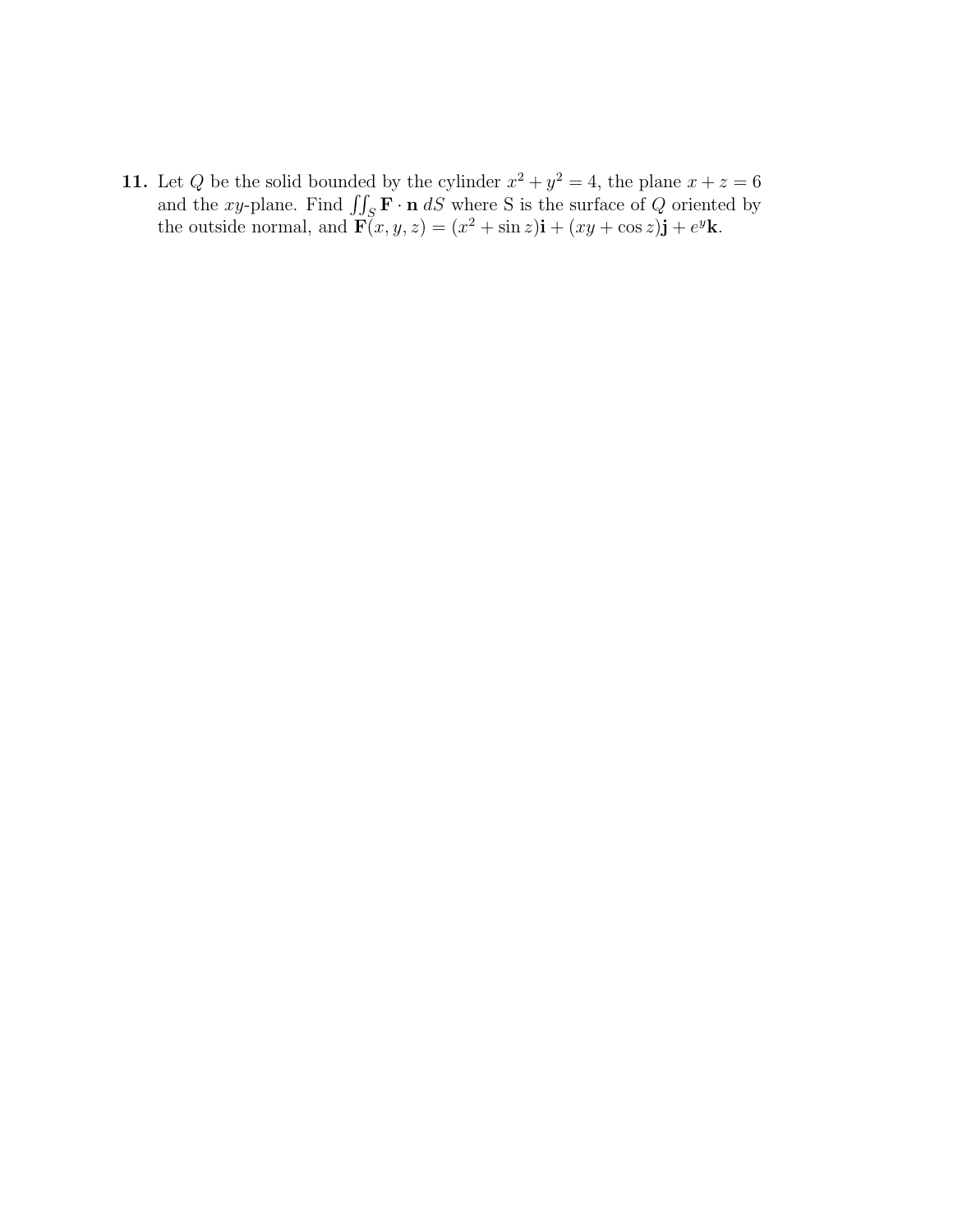**12.** Determine whether the set of solutions of the equation  $3x + 2y = 5$  forms a subspace of  $\mathbb{R}^2$  under vector addition and scalar multiplication.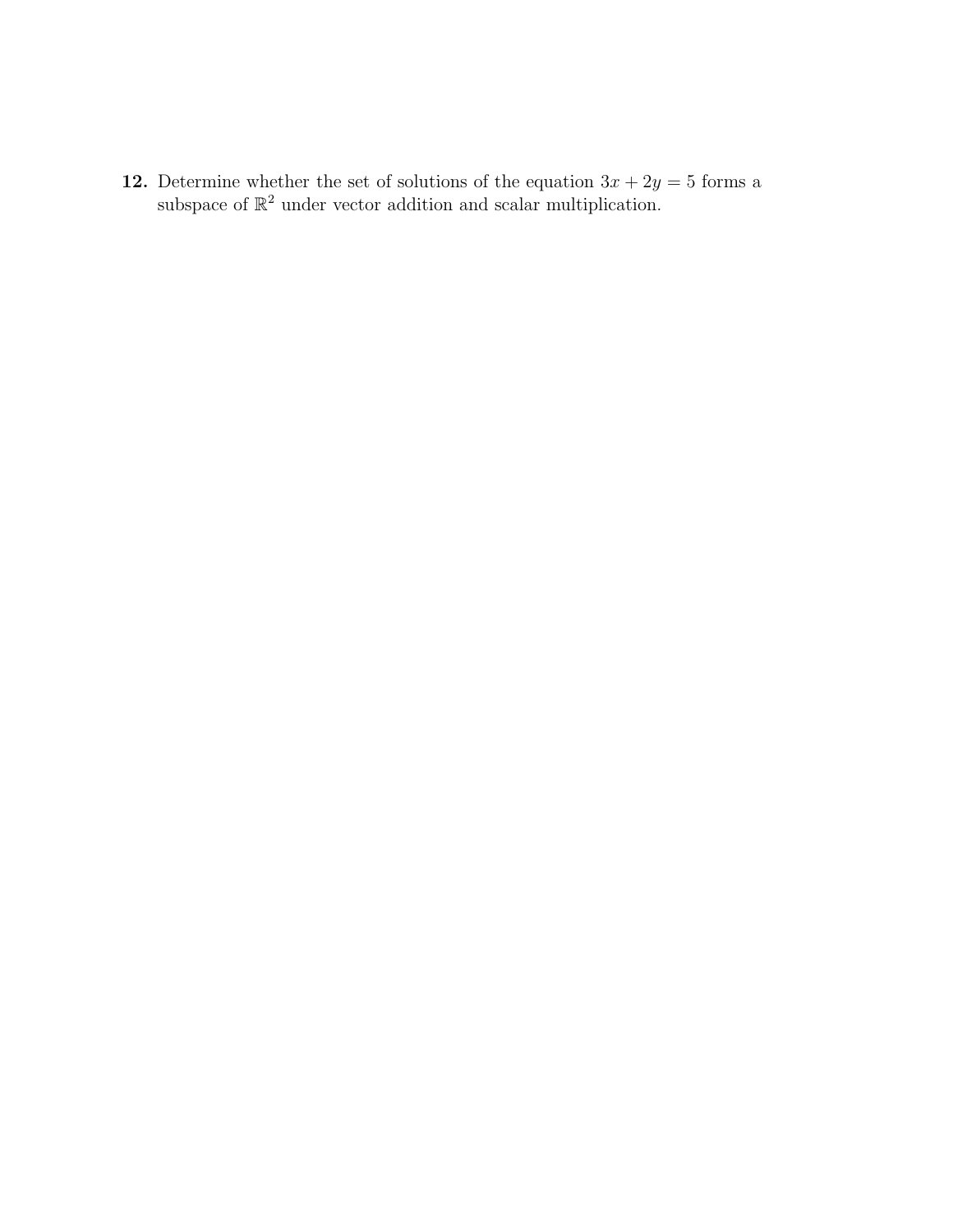13. a) Give an example of a vector field **F** on  $\mathbb{R}^2 - (0, 0)$ , where it has continuous partials, such that  $\nabla \times \mathbf{F} = 0$  and  $\int_C \mathbf{F} \cdot dr$  is not independent of the path  ${\cal C}$  joining a given set of points.

b) Now suppose that **F** is defined on  $\mathbb{R}^3 - (0,0,0)$  where it has continuous partials, and  $\nabla \times \mathbf{F} = 0$ . What can you say about the path-independence of the corresponding line integral ?